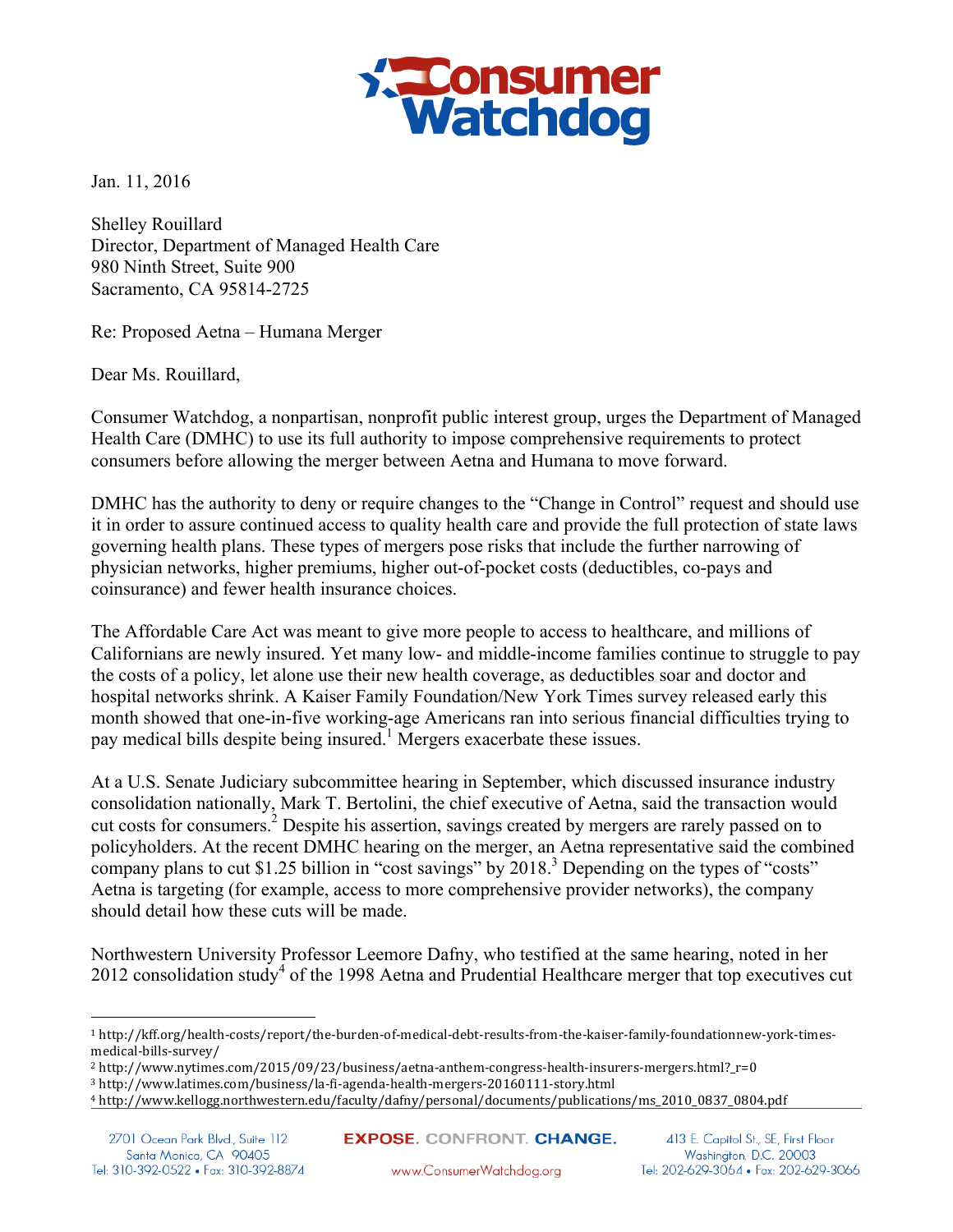jobs and wages as well as reduced payments to healthcare providers to cut costs. Dafny also wrote, "Americans are indeed paying a premium on their health insurance premiums as a result of recent increases in market concentration of the health insurance industry."

At a related U.S House of Representatives hearing on the same subject, Jaime King, a law professor at the University of California, said there was an almost immediate 7 percent hike in premiums after the Aetna-Prudential merger. She added that despite promises of Aetna at the time, the quality of care did not increase.<sup>5</sup>

In addition, Aetna's recent track record in California has been alarming. According to the Department, two-thirds of its unreasonable premium rate findings have been for Aetna rate increases.<sup>6</sup> In an eightmonth period between 2014 and 2015, Aetna subjected more than 40 percent of its small group members to unreasonable rate increases, costing policyholders a projected \$39 million in excessive rates. A continuation of Aetna's pattern of unreasonable premium rate hikes will make an Aetna – Humana merger even more costly for consumers.

### *Merger Undertakings*

### 1. Enhanced Rate Review

To assure the public that savings from the merger are passed on but costs are not, DMHC must require the merged company to agree to five years of enhanced rate review, much as DMHC did in an order it made before approving the merger of Blue Shield of California and Care1st Health Plan in October.<sup>7</sup>

The department mandated that Blue Shield report its emerging utilization and trend projections, update its projected federal medical loss ratio (MLR) calculation mid-year in the individual market, and issue mid-year rebates to consumers if there is a difference between the updated projected federal MLR and the Plan's federal MLR estimate filed with the Department as part of the rate review process. The department also required Blue Shield to forgo a rate increase in the  $2<sup>nd</sup>$  quarter of 2016, and to limit any proposed 2017 rate increases for individual and family plans to reflect a 1.41% profit margin, and a 1.67% profit margin for small groups.

An Aetna rate review process should include: a guarantee that Aetna will not impose unreasonable premium increases; that Aetna will not increase premiums, co-payments and other rates more than the rate of inflation for five years following the merger; the planned \$1.25 billion in cuts need to be detailed; and that premiums will not being used to finance any part of the deal.

# 2. Strengthen Health Care Delivery System

 $\overline{a}$ 

As it did in the Blue Shield/Care1st approval, DMHC should also mandate that Aetna participate and invest in the Provider Database Project. The Provider Database Project is meant to be a centralized provider directory database to create a single portal for consumers to access information, for providers

<sup>5</sup> http://ctmirror.org/2015/09/29/aetna-anthem-merger-plans-under-scrutiny-again-by-congress/

<sup>6</sup> https://www.dmhc.ca.gov/Portals/0/AbouttheDMHC/NewsRoom/2015/pr071615.pdf

<sup>7</sup> http://insuremekevin.com/download/department\_of\_managed\_health\_care/blue\_shield/DMHC\_MLR\_Order\_Blue\_Shield.pdf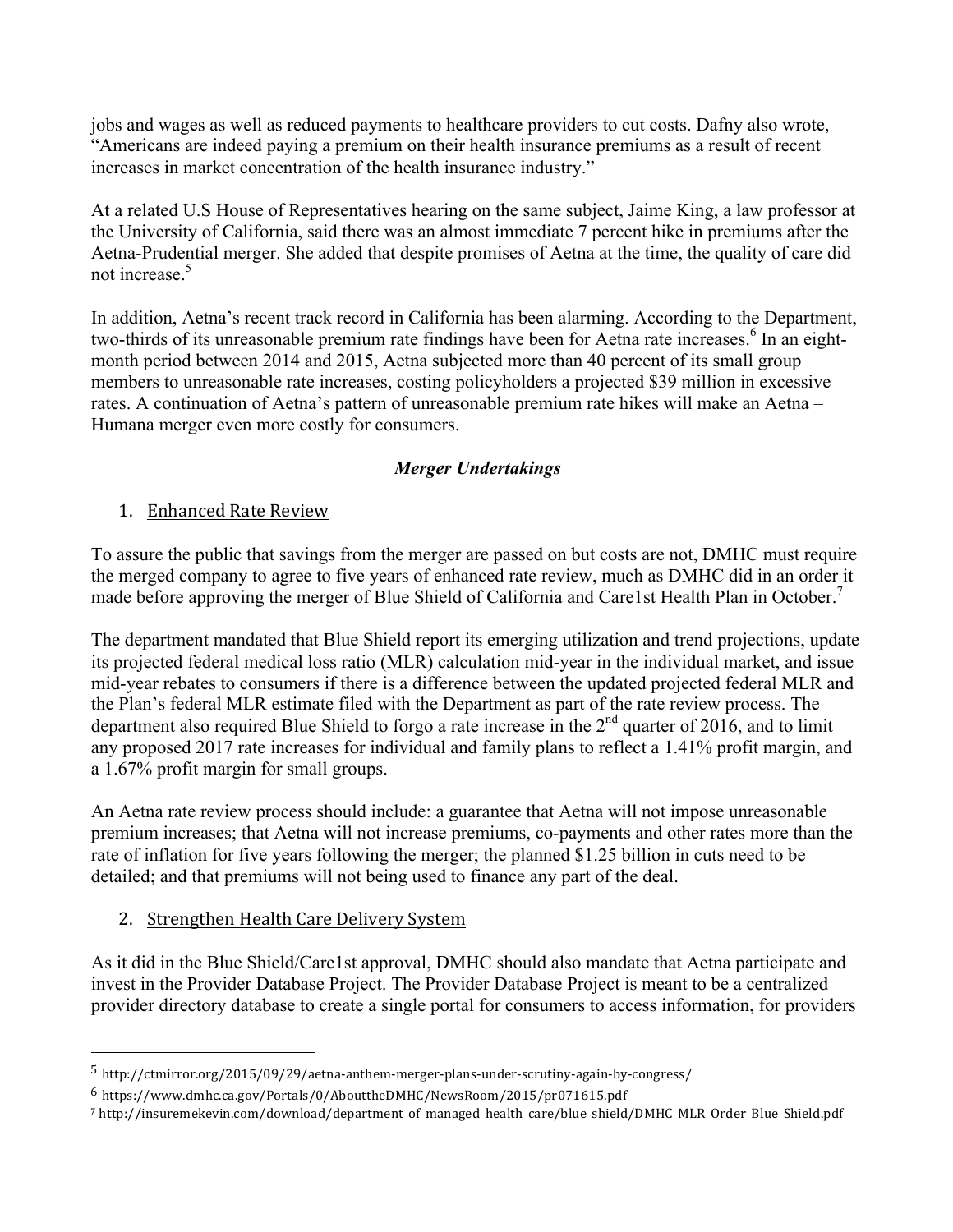to access and update their data, and for health plans to meet their legal obligations regarding provider directories with the expectation that all health plans participate. $8$ 

## 3. No Plan Cancellations

In 2013, despite Aetna's California individual business being profitable, according to the Wall Street Journal,<sup>9</sup> it stopped selling health insurance to individual consumers, forcing 50,000 policyholders scrambling for other insurance. With Aetna fourth in the state's individual health market at the time, its departure further increased market concentration. It should be required to maintain all California insurance products in the combined company on the same basis as prior to the merger.

### 4. Bar "Upstreaming" of California Premiums

DMHC should also be vigilant when it comes to executive compensation related to the merger and any "upstream" funds sent from California to the parent company post-merger. Past insurers have used these financial avenues to drain money from the state.

In the 2004 merger of Anthem and WellPoint, WellPoint executives wanted to walk away with \$600 million from the deal. Then-Insurance Commissioner John Garamendi blocked that attempt. Even with a reduced compensation package, it was reported that WellPoint CEO Leonard Schaeffer and other executives received \$265 million, and Anthem CEO Larry Glasscock was rewarded with a \$42.5 million bonus for closing the deal. $10$ 

Since the merger, Anthem has transferred more than \$5.4 billion in dividends to its corporate parent as of December 2014, according to its annual income reports, while raising rates on individual policyholders in California with increases of up to 39%.<sup>11</sup>

California policyholders should not bear this price. DMHC should prohibit either Aetna or Humana from removing reserves from California to pay for severance and retention packages for executives in connection with the merger and require them to explain any "upstream" amounts sent out of state post merger.

### 5. Improve Quality of Care

Aetna Health of California has scored poorly in the rankings of the Office of the Patient Advocate's Medical Care Ratings related to customer satisfaction and timely care.<sup>12</sup> Aetna must be required to improve any star rating on the 2015 ratings that are below two stars with a rating of at least three stars by end of 2017

Consumer Watchdog urges that any undertakings include provisions requiring the commitments to be tracked, measured, and enforced. DMHC needs to make sure that all requirements are written down and not just agreed to in negotiation. Blue Shield's recent refusal to donate millions of dollars to a

 $\overline{a}$ <sup>8</sup> https://www.dmhc.ca.gov/Portals/0/AbouttheDMHC/NewsRoom/pr100815A.pdf

<sup>9</sup> http://www.wsj.com/articles/SB10001424127887323734304578546144234962424

<sup>10</sup> http://www.publicintegrity.org/2015/08/24/17890/merger-health-insurers-usually-leads-big-payday-executives

<sup>11</sup> http://articles.latimes.com/2010/feb/23/business/la-fi-anthem-cash23-2010feb23

<sup>12</sup> http://reportcard.opa.ca.gov/rc/profile.aspx?EntityType=HMO&Entity=AETNA